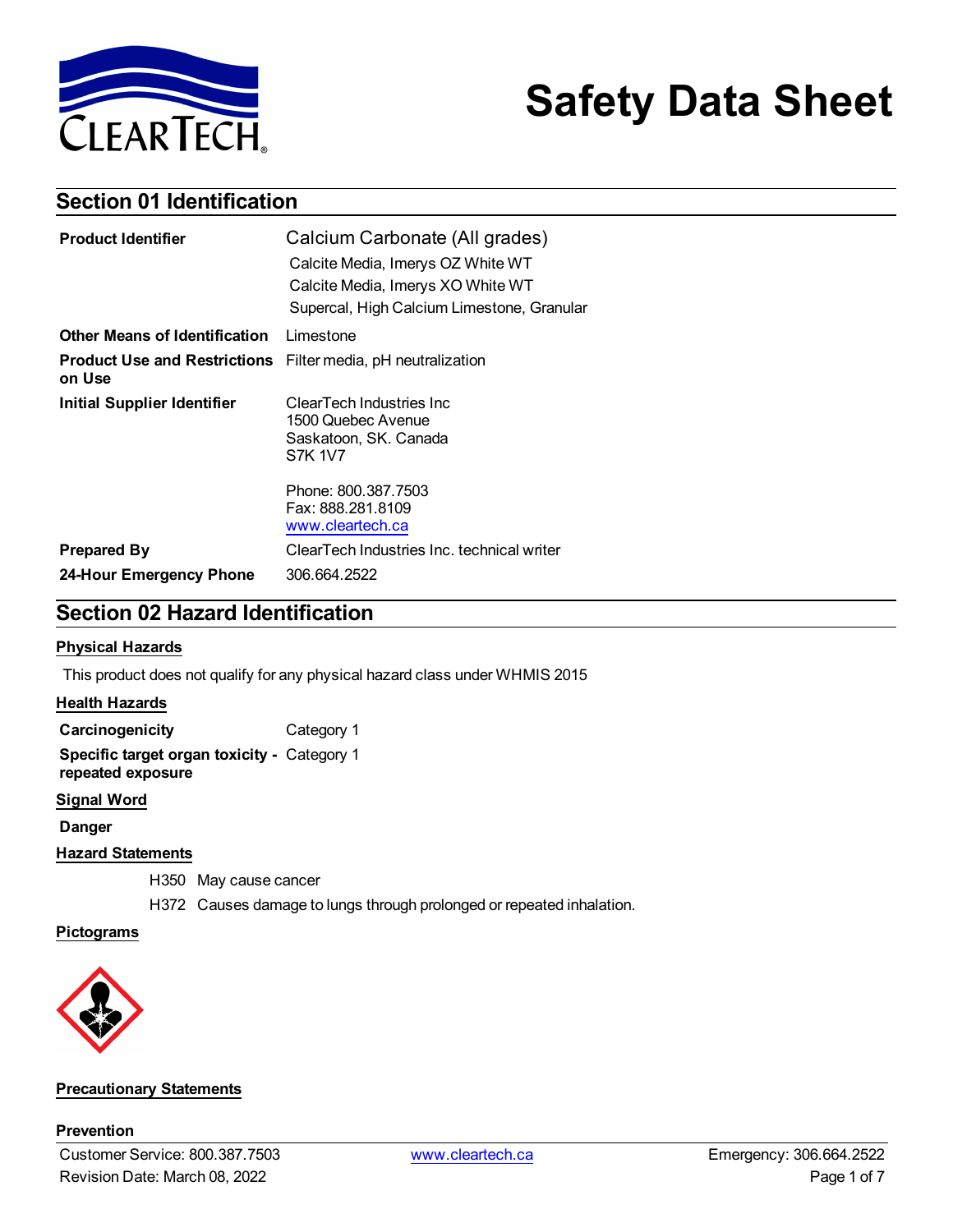- P201 Obtain special instructions before use.
- P202 Do not handle until all safety precautions have been read and understood.
- P260 Do not breathe dust.
- P264 Wash affected body parts thoroughly after handling.
- P270 Do not eat, drink or smoke when using this product.
- P280 Wear respiratory protection, and protective clothing

#### **Response**

P308 P313 IF exposed or concerned: Get medical advice or attention.

P314 Get medical advice or attention if you feel unwell.

#### **Storage**

P405 Store locked up.

#### **Disposal**

P501 Dispose of contents / container in accordance with all federal, provincial and / or local regulations including the Canadian Environmental Protection Act.

#### **Hazards Not Otherwise Classified**

Not available

#### **Supplemental Information**

Not available

### **Section 03 Composition / Information on Ingredients**

#### **Hazardous Ingredients:**

| <b>Chemical name</b>             | Common name(s)    | <b>CAS number</b> | Concentration (w/w%)           |
|----------------------------------|-------------------|-------------------|--------------------------------|
| Carbonic acid calcium salt (1:1) | Calcium carbonate | 471-34-1          | $>90\%$                        |
| Limestone                        | Not available     | 1317-65-3         | Alternate calcium<br>carbonate |
| Quartz (SiO2)                    | Crystaline silica | 14808-60-7        | $< 1\%$                        |

### **Section 04 First-Aid Measures**

### **Description of necessary first-aid measures**

- **Inhalation** Get medical advice / attention if you feel unwell or are concerned. If exposed or concerned: Get medical advice / attention.
- **Ingestion** Get medical advice / attention if you feel unwell or are concerned. If exposed or concerned: Get medical advice / attention.
- **Skin contact** Rinse skin with lukewarm, gently flowing water / shower for 5 minutes or until product is removed. If skin irritation occurs or if you feel unwell: Get medical advice / attention. If exposed or concerned: Get medical advice / attention.
- **Eye contact** Gently brush product off face. Do not rub eyes. Let the eyes water naturally for a few minutes. Look right and left, then up and down. If particle / dust does not come out, cautiously rinse eye with lukewarm gently flowing water for 5 minutes or until particle / dust is removed, while holding the eyelids open. If eye irritation persists: Get medical advice / attention. Do not attempt to manually remove anything from the eyes.

#### **Most important symptoms and effects, both acute and delayed**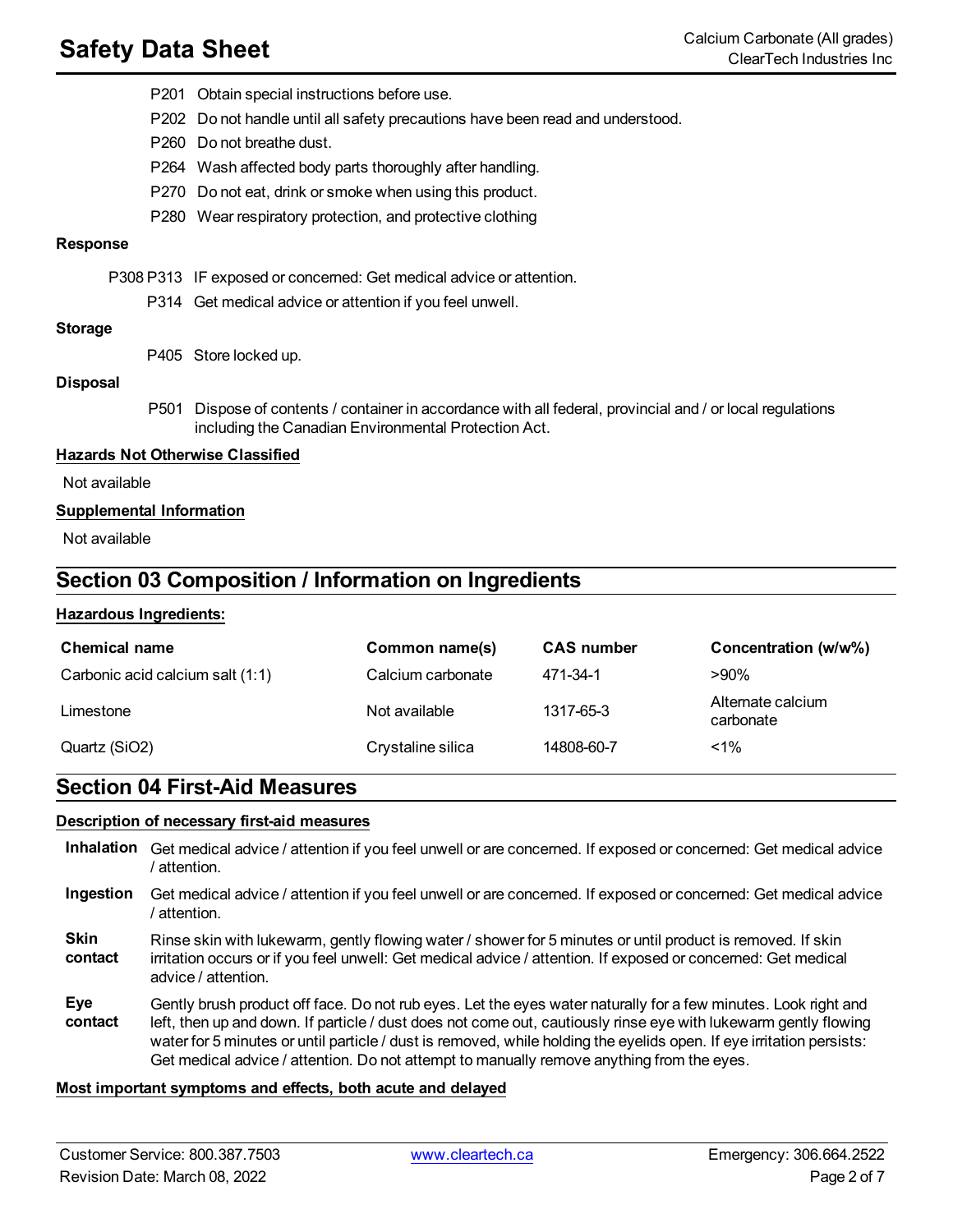| <b>Inhalation</b>   | May cause respiratory irritation. May cause silicosis and lung cancer through prolonged or repeated<br>exposure. |
|---------------------|------------------------------------------------------------------------------------------------------------------|
| Ingestion           | May cause discomfort or nausea.                                                                                  |
| <b>Skin contact</b> | Not available                                                                                                    |
| Eye contact         | May cause eye irritation and redness.                                                                            |
|                     | <b>Further information</b> For further information see Section 11 Toxicological Information.                     |

### **Section 05 Fire Fighting Measures**

| Suitable extinguishing media                      | Extinguish fire using extinguishing agents suitable for the surrounding fire.               |
|---------------------------------------------------|---------------------------------------------------------------------------------------------|
| Unsuitable extinguishing<br>media                 | Water jets are not recommended in fires involving chemicals.                                |
| the chemical                                      | Specific hazards arising from In the event of a fire oxides of carbon may be released.      |
| Special protective equipment<br>for fire-fighters | Wear NIOSH-approved self-contained breathing apparatus and chemical-protective<br>clothing. |

### **Section 06 Accidental Release Measures**

| <b>Personal Precautions /</b><br><b>Protective Equipment /</b><br><b>Emergency Procedures</b> | Wear appropriate personal protective equipment (See Section 08 Exposure Controls and<br>Personal Protection). Stay upwind, ventilate area. Do not breathe dust.            |
|-----------------------------------------------------------------------------------------------|----------------------------------------------------------------------------------------------------------------------------------------------------------------------------|
| <b>Environmental Precautions</b>                                                              | Prevent material from entering waterways, sewers or confined spaces. Notify local health<br>and wildlife officials. Notify operators of nearby water intakes.              |
| <b>Methods and Materials for</b><br><b>Containment and Cleaning</b><br>Up                     | Dry sweeping is not recommended. Pre-damping the material or use of a vacuum is<br>preferred. Shovel into clean, dry, labeled containers and cover. Flush area with water. |

## **Section 07 Handling and Storage**

|                                    | <b>Precautions for Safe Handling</b> Use proper equipment for lifting and transporting all containers. Use sensible industrial<br>hygiene and housekeeping practices. Wash thoroughly after handling. Avoid all situations<br>that could lead to harmful exposure.<br>Inspect containers for damage or leaks before handling. If the original label is damaged or<br>missing replace with a workplace label. Have suitable emergency equipment for fires, spills<br>and leaks readily available. |
|------------------------------------|--------------------------------------------------------------------------------------------------------------------------------------------------------------------------------------------------------------------------------------------------------------------------------------------------------------------------------------------------------------------------------------------------------------------------------------------------------------------------------------------------|
| <b>Conditions for Safe Storage</b> | Store in a cool, dry, well-ventilated area, away from heat sources and incompatible<br>materials. Always store in original labeled container. Keep containers tightly closed when<br>not in use and when empty. Empty containers may contain hazardous residues. Protect<br>label and keep it visible.                                                                                                                                                                                           |
| Incompatibilities                  | Strong acids, such as sulphuric, nitric, hydrochloric.                                                                                                                                                                                                                                                                                                                                                                                                                                           |

## **Section 08 Exposure Controls and Personal Protection**

### **Exposure limits**

| Component                                                          | <b>Regulation</b> | Type of listing | Value                     |
|--------------------------------------------------------------------|-------------------|-----------------|---------------------------|
| Silica, Crystalline - alpha quartz and Cristobalite,<br>Respirable | <b>ACGIH</b>      | TWA             | $0.025 \,\mathrm{mg/m^3}$ |

### **Engineering controls**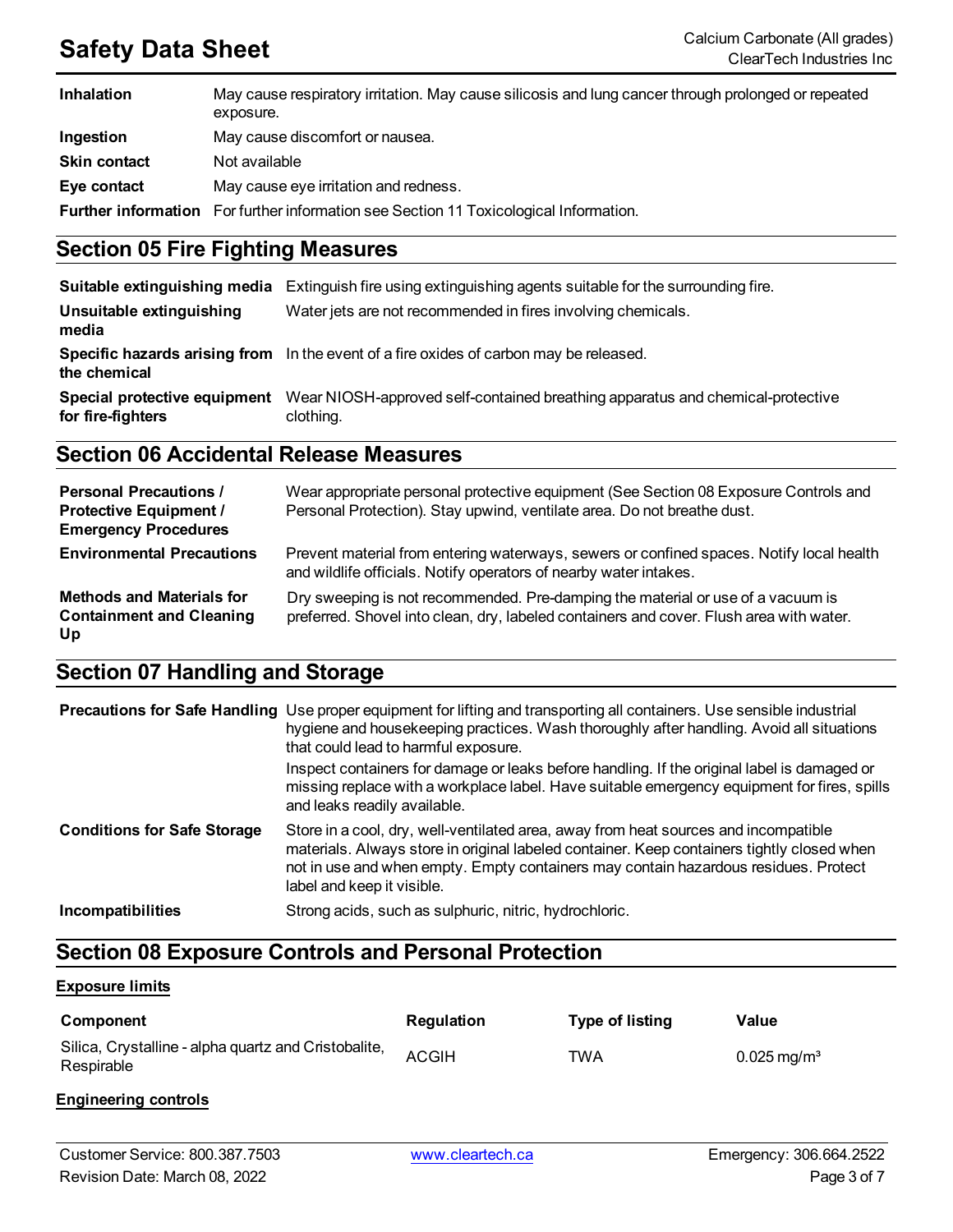| <b>Ventilation Requirements</b> | Mechanical ventilation (dilution or local exhaust), process or personnel enclosure and<br>control of process conditions should be provided in accordance with all fire codes and<br>regulatory requirements. Supply sufficient replacement air to make up for air removed by<br>exhaust systems. |
|---------------------------------|--------------------------------------------------------------------------------------------------------------------------------------------------------------------------------------------------------------------------------------------------------------------------------------------------|
| Other                           | No specific recommendations beyond the required hygiene facilities at the place of work.                                                                                                                                                                                                         |
| <b>Protective equipment</b>     |                                                                                                                                                                                                                                                                                                  |
|                                 | The following are recommendations only. It is the responsibility of the employer / user to conduct a hazard assessment of the                                                                                                                                                                    |

process in which this product being used and determine the proper engineering controls and PPE for their process. Additional regulatory and safety information should be sought from local authorities and, if needed, a professional industrial hygienist.

| Eye and face protection       | Where there is potential eye or face exposure, safety glasses are recommended. Contact<br>lenses are not recommended; they may contribute to severe eye injury.                                                                                                                                                                                                                                                                                                                                                                                                                                                                           |
|-------------------------------|-------------------------------------------------------------------------------------------------------------------------------------------------------------------------------------------------------------------------------------------------------------------------------------------------------------------------------------------------------------------------------------------------------------------------------------------------------------------------------------------------------------------------------------------------------------------------------------------------------------------------------------------|
| Hand and body protection      | Where handling this product it is recommended that skin contact is avoided. Disposable<br>latex or nitrile gloves are recommended to prevent incidental contact. Butyl rubber,<br>neoprene, or PVC skin protection is recommended for extended contact. Leather gloves are<br>not recommended for chemical protection. Refer to manufacturer's specifications for<br>breakthrough times and permeability information; note that breakthrough times and<br>permeability vary with temperature, application and age of material. Continued use of<br>contaminated safety gear or clothing is not recommended; wash before reuse or discard. |
| <b>Respiratory protection</b> | In case of insufficient ventilation wear suitable respiratory equipment.                                                                                                                                                                                                                                                                                                                                                                                                                                                                                                                                                                  |
|                               | Up to: $0.5$ mg/m <sup>3</sup><br>(APF = 10) Any particulate respirator equipped with an N95, R95, or P95 filter (including<br>N95, R95, and P95 filtering facepieces) except quarter-mask respirators. The following<br>filters may also be used: N99, R99, P99, N100, R100, P100.                                                                                                                                                                                                                                                                                                                                                       |
|                               | Up to: 1.25 mg/m <sup>3</sup><br>(APF = 25) Any supplied-air respirator operated in a continuous-flow mode<br>(APF = 25) Any powered, air-purifying respirator with a high-efficiency particulate filter                                                                                                                                                                                                                                                                                                                                                                                                                                  |
|                               | Up to: $2.5 \text{ mg/m}^3$<br>(APF = 50) Any air-purifying, full-facepiece respirator (gas mask) with a chin-style, front- or<br>back-mounted N100, R100, or P100 filter.<br>(APF = 50) Any powered, air-purifying respirator with a tight-fitting facepiece and a high-<br>efficiency particulate filter.                                                                                                                                                                                                                                                                                                                               |
|                               | Up to: $25 \text{ mg/m}^3$<br>(APF = 1000) Any supplied-air respirator operated in a pressure-demand or other positive-<br>pressure mode                                                                                                                                                                                                                                                                                                                                                                                                                                                                                                  |
|                               | Emergency or planned entry into unknown concentrations or IDLH conditions:<br>(APF = 10,000) Any self-contained breathing apparatus that has a full facepiece and is<br>operated in a pressure-demand or other positive-pressure mode<br>(APF = 10,000) Any supplied-air respirator that has a full facepiece and is operated in a<br>pressure-demand or other positive-pressure mode in combination with an auxiliary self-<br>contained positive-pressure breathing apparatus                                                                                                                                                           |
|                               | Escape:<br>(APF = 50) Any air-purifying, full-facepiece respirator with an N100, R100, or P100 filter.                                                                                                                                                                                                                                                                                                                                                                                                                                                                                                                                    |

### **Thermal hazards** Not available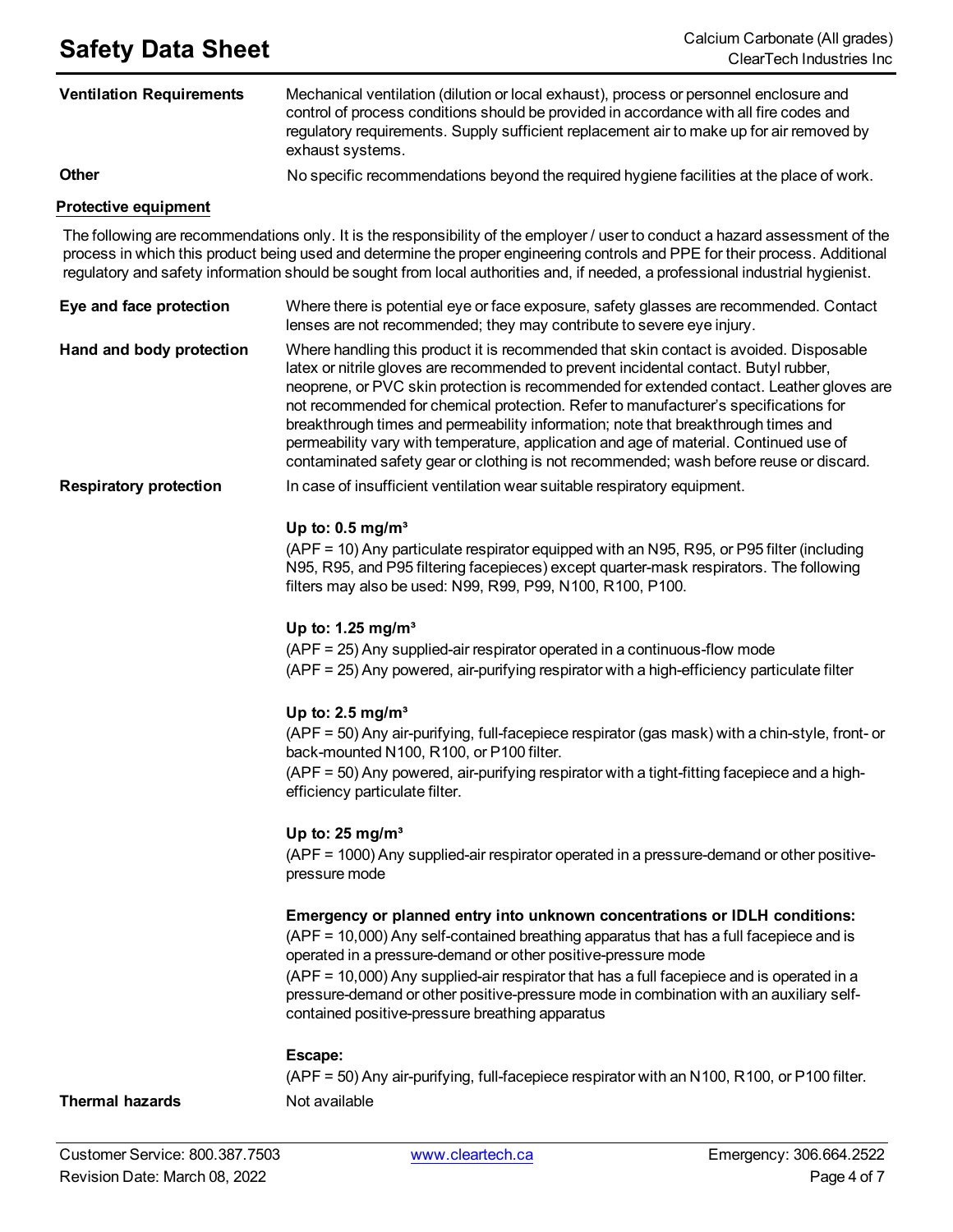## **Section 09 Physical and Chemical Properties**

|  | <b>Appearance</b> |  |
|--|-------------------|--|

| <b>Physical state</b>                             | Granules and powder                                                   |
|---------------------------------------------------|-----------------------------------------------------------------------|
| Colour                                            | White to grey                                                         |
| Odour                                             | Odourless                                                             |
| <b>Odour threshold</b>                            | Not applicable                                                        |
| <b>Property</b>                                   |                                                                       |
| pH                                                | 8-9.2 (satuated solution $@$ 25 °C)                                   |
| Melting point / freezing point                    | Not available                                                         |
| Initial boiling point and<br>boiling range        | Not available                                                         |
| <b>Flash point</b>                                | Not applicable                                                        |
| <b>Evaporation rate</b>                           | Not available                                                         |
| <b>Flammability</b>                               |                                                                       |
| <b>Upper flammable limit</b>                      | Not available                                                         |
| Lower flammable limit                             | Not available                                                         |
| Vapour pressure                                   | Not available                                                         |
| Vapour density                                    | Not available                                                         |
| <b>Relative density</b>                           | 1.44-1.68 $g/cm3$                                                     |
| <b>Solubility</b>                                 | Slightly soluble in water (<10 mg/L $@$ 20 °C)                        |
| <b>Partition coefficient: n-</b><br>octanol/water | Not available                                                         |
| <b>Auto-ignition temperature</b>                  | Not available                                                         |
| <b>Decomposition temperature</b>                  | Not available                                                         |
| <b>Viscosity</b>                                  | Not applicable                                                        |
| <b>Specific gravity</b>                           | Not applicable                                                        |
| <b>Particle characteristics</b>                   | Particle size: 400-1200 micron (90%)<br>Particle shape: Not available |
| <b>Formula</b>                                    | CaCO <sub>3</sub>                                                     |
| Molecular weight                                  | 100.087 g/mol                                                         |

## **Section 10 Stability and Reactivity**

| Reactivity                                 | Reacts with strong acids to produce carbon dioxide                               |
|--------------------------------------------|----------------------------------------------------------------------------------|
| <b>Stability</b>                           | This product is stable if stored according to the recommendations in Section 07. |
| Possibility of hazardous<br>reactions      | Hazardous polymerization is not known to occur.                                  |
| <b>Conditions to avoid</b>                 | Avoid contact with incompatible materials.                                       |
| Incompatible materials                     | Strong acids, such as sulphuric, nitric, hydrochloric.                           |
| <b>Hazardous decomposition</b><br>products | Thermal decomposition may produce oxides of carbon.                              |

### **Section 11 Toxicological Information**

### **Acute Toxicity (LD50 / LC50 values)**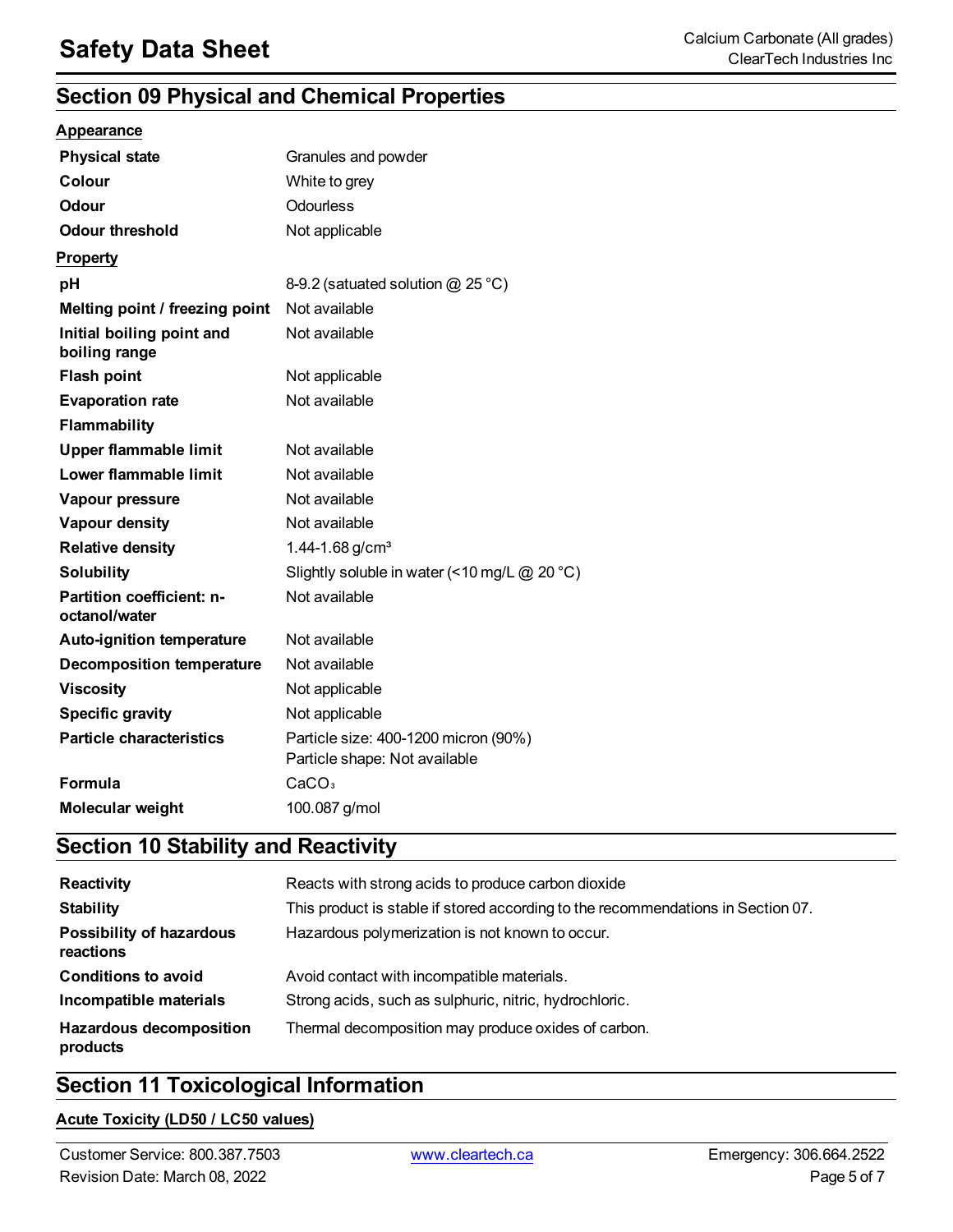**Toxic Health Effect Summary**

There is no available toxicity data for this product.

#### **Chemical characteristics** No known effects **Skin** Not available **Ingestion** May cause discomfort or nausea. **Inhalation** May cause respiratory irritation. May cause silicosis and lung cancer through prolonged or repeated exposure. **Eye contact** May cause eye irritation and redness. **Sensitization** This product and its components at their listed concentration have no known sensitizing effects. **Mutagenicity** This product and its components at their listed concentration have no known mutagenic effects. **Carcinogenicity** IARC has classified silica dust as group 1, carcinogenic to humans. **Reproductive toxicity** This product and its components at their listed concentration have no known reproductive effects. **Specific organ toxicity** Causes damage to lungs through prolonged or repeated inhalation. **Aspiration hazard** Not available **Synergistic materials** Not available

## **Section 12 Ecological Information**

### **Ecotoxicity**

there is no available toxicity data for this product.

| <b>Biodegradability</b> | The domestic substance list categorizes all of the components of this product as<br>persistent.           |
|-------------------------|-----------------------------------------------------------------------------------------------------------|
| <b>Bioaccumulation</b>  | The domestic substance list categorizes all of the components of this product as non-<br>bioaccumulative. |
| <b>Mobility</b>         | Slightly soluble in water, not expected to be mobile within the environment.                              |
| Other adverse effects   | Not available                                                                                             |

### **Section 13 Disposal Considerations**

| <b>Waste From Residues /</b>  | Dispose in accordance with all federal, provincial, and local regulations including the                                                                                     |
|-------------------------------|-----------------------------------------------------------------------------------------------------------------------------------------------------------------------------|
| <b>Unused Products</b>        | Canadian Environmental Protection Act.                                                                                                                                      |
| <b>Contaminated Packaging</b> | Do not remove label, follow label warnings even after the container is empty. Empty<br>containers should be recycled or disposed of at an approved waste handling facility. |

### **Section 14 Transport Information**

| UN number                                  | Not available |
|--------------------------------------------|---------------|
| UN proper shipping name<br>and description | Not available |
| Transport hazard class(es)                 | Not available |
| Packing group                              | Not available |
| <b>Excepted quantities</b>                 | Not available |